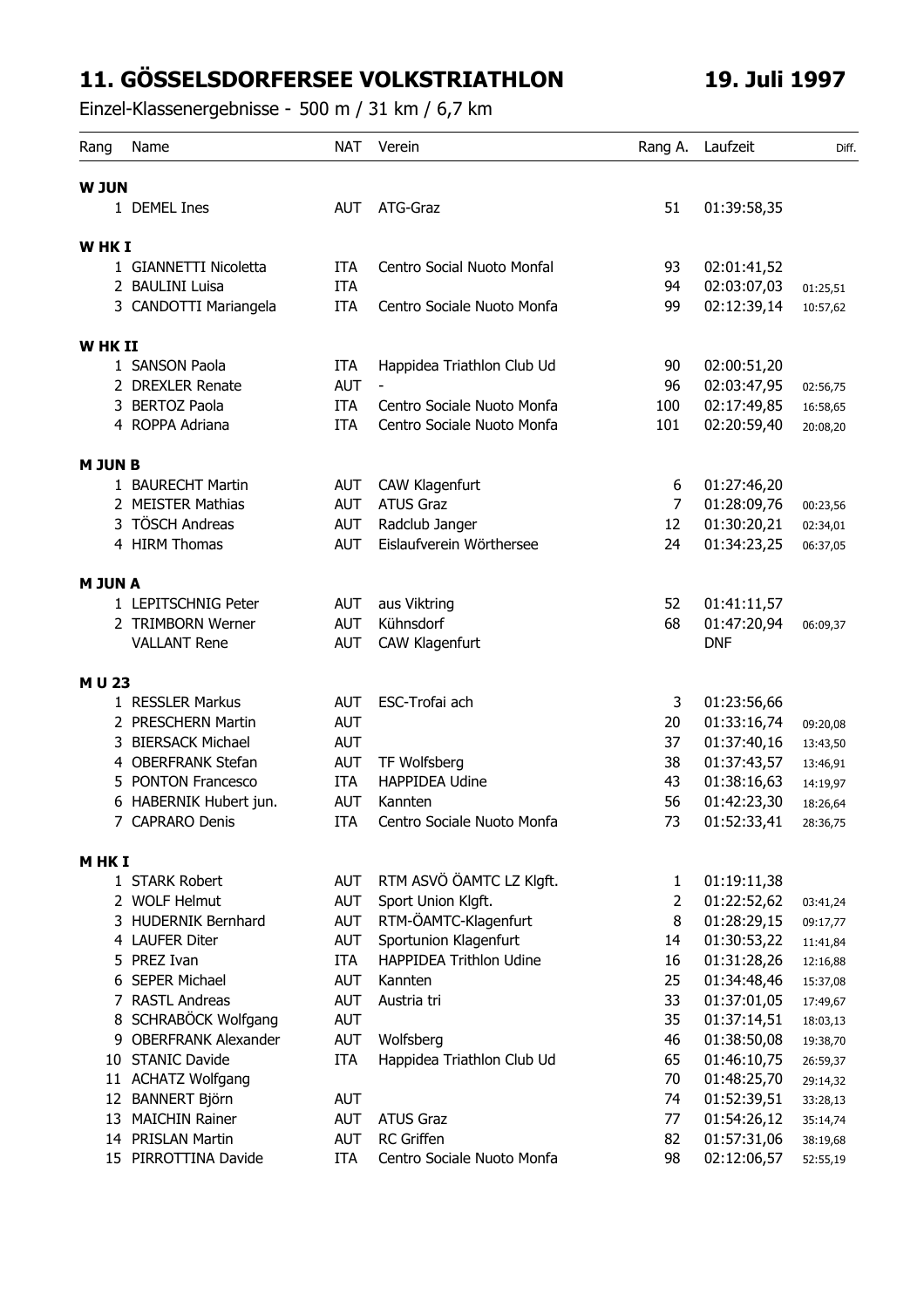## **11. GÖSSELSDORFERSEE VOLKSTRIATHLON 19. Juli 1997**

Einzel-Klassenergebnisse - 500 m / 31 km / 6,7 km

| Rang          | Name                     | <b>NAT</b> | Verein                      | Rang A. | Laufzeit    | Diff.    |
|---------------|--------------------------|------------|-----------------------------|---------|-------------|----------|
| M HK II       |                          |            |                             |         |             |          |
|               | 1 PAUSCHE Roger          | AUT        | Sportunion Klagenfurt       | 4       | 01:27:21,26 |          |
|               | 2 GODNIC Paolo           | <b>ITA</b> | Happidea Triathlon Club Ud  | 9       | 01:29:00,57 | 01:39,31 |
|               | 3 RUGGERI Marco          | <b>ITA</b> | Happidea Triathlon Club Ud  | 13      | 01:30:46,35 | 03:25,09 |
|               | 4 TSCHEINIG Andreas Ing. | AUT        | Union TC Graz               | 18      | 01:31:59,95 | 04:38,69 |
|               | 5 HARDT-STREMAYR Gerhard | <b>AUT</b> | Union Klagenfurt            | 23      | 01:33:50,35 | 06:29,09 |
| 6             | PELIZON Paolo            | <b>ITA</b> | Happidea Triathlon Club Ud  | 28      | 01:35:14,88 | 07:53,62 |
| 7             | <b>BAUER Günther</b>     | AUT        | TRI Team Freudenbach        | 29      | 01:36:05,08 | 08:43,82 |
| 8             | ELLERSDORFER Bernd Dr.   | <b>AUT</b> | aus Klagenfurt              | 30      | 01:36:27,93 | 09:06,67 |
| 9             | <b>RAINER Rigobert</b>   | <b>AUT</b> | Klagenfurt                  | 31      | 01:36:27,94 | 09:06,68 |
| 10            | <b>GRUDEN Alessandro</b> | <b>ITA</b> | Happidea Triathlon Club Ud  | 36      | 01:37:24,07 | 10:02,81 |
| 11            | <b>ADAM Robert</b>       |            |                             | 40      | 01:37:56,58 | 10:35,32 |
| 12            | <b>NEMETH Georg</b>      | <b>AUT</b> | URS-SPK-Langenlois.         | 41      | 01:38:01,09 | 10:39,83 |
|               | 13 CICIGOI Marko         | <b>ITA</b> | Happidea Triathlon          | 44      | 01:38:42,39 | 11:21,13 |
|               | 14 BISSO Alessandro      | <b>ITA</b> | Happidea Triathlon          | 48      | 01:39:32,48 | 12:11,22 |
|               | 15 LOHMER Norbert        | AUT        | Wien                        | 54      | 01:41:37,11 | 14:15,85 |
|               | 16 WEISSHAUPT Armin      | <b>AUT</b> |                             | 55      | 01:42:11,05 | 14:49,79 |
| 17            | PFEIFER Sepp             | <b>AUT</b> | Kühnsdorf                   | 57      | 01:42:33,02 | 15:11,76 |
| 18            | <b>LEITNER Bernd</b>     | AUT        | <b>Steiermark</b>           | 58      | 01:43:11,86 | 15:50,60 |
| 19            | <b>EGARTER Raimund</b>   | <b>AUT</b> | RC ÖAMTC Griffen            | 60      | 01:44:34,52 | 17:13,26 |
| 20            | <b>NEIBERSCH Kurt</b>    | <b>AUT</b> | Mökriach                    | 64      | 01:46:09,21 | 18:47,95 |
|               | 21 ELLERSDORFER Jörg Dr. | <b>AUT</b> | aus Klagenfurt              | 66      | 01:46:14,26 | 18:53,00 |
|               | 22 BARBATO Paolo         | <b>ITA</b> | Centro Sociale Nuoto Monfa  | 72      | 01:51:41,18 | 24:19,92 |
|               | 23 SCHAMAL Franz         | AUT        |                             | 79      | 01:55:24,12 | 28:02,86 |
| 24            | <b>ORASCH Christian</b>  | <b>AUT</b> | Union Klagenfurt            | 85      | 01:58:52,45 | 31:31,19 |
| 25            | <b>BELLIO Luca</b>       | <b>ITA</b> | Centro Sociale Nuoto Monfa  | 87      | 01:58:58,39 | 31:37,13 |
| 26            | PIEMONTI Emiliano        | <b>ITA</b> | Centro Sociale Nuoto        | 88      | 01:59:44,85 | 32:23,59 |
| 27            | RIZZO Franco             | <b>ITA</b> | Centro Sociale Nuoto        | 89      | 01:59:59,79 | 32:38,53 |
| 28            | DRUZINA Darko            | <b>ITA</b> | Happidea Trithlon           | 90      | 02:00:51,20 | 33:29,94 |
| 29            | ABLASSER, Peter          |            |                             | 92      | 02:01:16,30 | 33:55,04 |
|               | 30 PIEMONTI Doriano      | <b>ITA</b> | Centro Sociale Nuoto        | 95      | 02:03:19,06 | 35:57,80 |
|               | FAULAND Jürgen           | AUT        | Bike Team Pech Graz         |         | <b>DNF</b>  |          |
|               | <b>IVANIS Hermann</b>    | <b>AUT</b> | <b>SKT Tyrolia Tri Wels</b> |         | <b>DNF</b>  |          |
| <b>M SK I</b> |                          |            |                             |         |             |          |
|               | 1 OSMALZ Josef           | <b>AUT</b> | Union Klagenfurt            | 5       | 01:27:38,73 |          |
|               | 2 SOKOLL Helmut          | <b>AUT</b> | <b>KOTRV</b>                | 22      | 01:33:39,92 | 06:01,19 |
|               | 3 HALBWACHS Wolfgang     | <b>AUT</b> | PSK-Bank                    | 26      | 01:34:51,65 | 07:12,92 |
|               | 4 SGAGA Wilhelm          | <b>AUT</b> |                             | 27      | 01:34:56,87 | 07:18,14 |
|               | 5 ROBINIG Karl           | <b>AUT</b> | CAW KI-agenfurt             | 32      | 01:36:54,02 | 09:15,29 |
| 6             | MITSCHKO Kurt            | AUT        | Tyrol i a Wien              | 33      | 01:37:01,05 | 09:22,32 |
| 7             | <b>PAUS Hubert</b>       | <b>AUT</b> | Raika Racers                | 45      | 01:38:45,91 | 11:07,18 |
|               | 8 JAGOZINSKI Jan         | <b>AUT</b> | CHASQUIZ CANADA             | 50      | 01:39:47,48 | 12:08,75 |
| 9             | <b>BAURECHT Herbert</b>  | <b>AUT</b> | CAW Klagenfurt              | 53      | 01:41:25,14 | 13:46,41 |
|               | 10 BLASL Franz           | <b>AUT</b> | TUS Feldbach                | 63      | 01:45:32,57 | 17:53,84 |
|               | 11 KRAVOS Roberto        | ITA        | Happidea Triathlon Club Ud  | 67      | 01:47:09,46 | 19:30,73 |
|               | 12 PLIESCHOUNIG Fredi    | <b>AUT</b> | DG Gösselsdorf              | 69      | 01:47:52,42 | 20:13,69 |
| 13            | <b>KLUG Hubert</b>       | <b>AUT</b> | Union Ligist                | 76      | 01:53:56,13 | 26:17,40 |
|               | 14 WIERLINSKI Jerzy. Dr. | <b>AUT</b> | Klagenfurt                  | 78      | 01:54:49,35 | 27:10,62 |
|               | 15 AMANN Josef           | <b>AUT</b> | aus Kühnsdorf               | 80      | 01:57:05,68 | 29:26,95 |
|               | 16 VERHOUNIK Gustav      | <b>AUT</b> | VST Völkermarkt             | 81      | 01:57:13,81 | 29:35,08 |
| 17            | SCHUH Wolf gang          | <b>AUT</b> | <b>UNION Klagenfurt</b>     | 86      | 01:58:54,98 | 31:16,25 |
|               | 18 ROMICH Leopold        | <b>AUT</b> | ΝÖ                          | 97      | 02:08:22,97 | 40:44,24 |
|               | <b>SCHABUS Wolfgang</b>  | <b>AUT</b> | <b>TSC-BKK</b>              |         | <b>DNF</b>  |          |